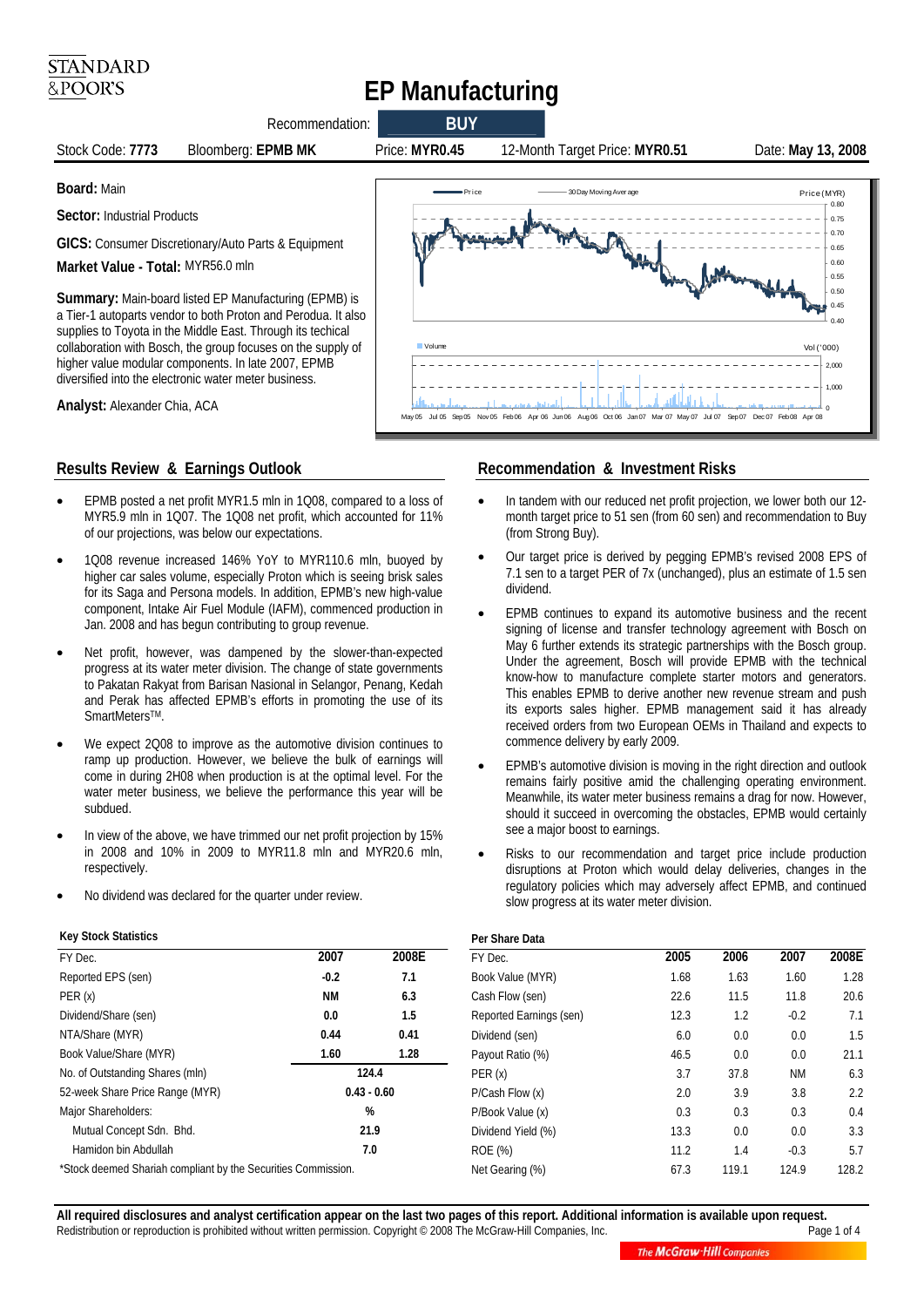## **EP Manufacturing**

|                                  | Recommendation:    |           | <b>BUY</b>               |                                |                    |
|----------------------------------|--------------------|-----------|--------------------------|--------------------------------|--------------------|
| Stock Code: 7773                 | Bloomberg: EPMB MK |           | Price: MYR0.45           | 12-Month Target Price: MYR0.51 | Date: May 13, 2008 |
| <b>Quarterly Performance</b>     |                    |           |                          |                                |                    |
| FY Dec. / MYR mln                | 1Q08               | 1007      | % Change                 |                                |                    |
| <b>Reported Revenue</b>          | 110.6              | 45.0      | >100                     |                                |                    |
| <b>Reported Operating Profit</b> | 6.8                | $-5.0$    | ΝM                       |                                |                    |
| Depreciation & Amortization      | <b>NA</b>          | <b>NA</b> | <b>NA</b>                |                                |                    |
| Net Interest Income / (Expense)  | $-3.8$             | $-1.7$    | >100                     |                                |                    |
| Reported Pre-tax Profit          | 1.6                | $-6.6$    | <b>NM</b>                |                                |                    |
| Reported Net Profit              | 1.5                | $-5.9$    | <b>NM</b>                |                                |                    |
| Reported Operating Margin (%)    | 6.2                | $-11.1$   | $\overline{\phantom{a}}$ |                                |                    |
| Reported Pre-tax Margin (%)      | 1.5                | $-14.6$   | $\overline{\phantom{a}}$ |                                |                    |
| Reported Net Margin (%)          | 1.4                | $-13.1$   | $\overline{\phantom{a}}$ |                                |                    |

Source: Company data

### **Profit & Loss**

 $\frac{\overline{\text{STA}}\text{NDARD}}{\underline{\& \text{PO}}\text{OR'S}}$ 

| FY Dec. / MYR mln                | 2006    | 2007      | 2008E   | 2009E   |
|----------------------------------|---------|-----------|---------|---------|
| Reported Revenue                 | 228.5   | 303.0     | 385.9   | 440.6   |
| <b>Reported Operating Profit</b> | 11.6    | 15.2      | 30.0    | 40.1    |
| Depreciation & Amortization      | $-15.9$ | $-19.7$   | $-22.3$ | $-24.4$ |
| Net Interest Income / (Expense)  | $-5.2$  | $-14.8$   | $-16.3$ | $-17.1$ |
| Reported Pre-tax Profit          | 6.4     | 0.4       | 13.7    | 23.0    |
| Effective Tax Rate (%)           | 28.7    | <b>NM</b> | 3.0     | 3.0     |
| Reported Net Profit              | 2.9     | $-0.5$    | 11.8    | 20.6    |
| Reported Operating Margin (%)    | 5.1     | 5.0       | 7.8     | 9.1     |
| Reported Pre-tax Margin (%)      | 2.8     | 0.1       | 3.6     | 5.2     |
| Reported Net Margin (%)          | 1.3     | $-0.2$    | 3.1     | 4.7     |

Source: Company data, S&P Equity Research

All required disclosures and analyst certification appear on the last two pages of this report. Additional information is available upon request.<br>Redistribution or reproduction is prohibited without written permission. Cop Redistribution or reproduction is prohibited without written permission. Copyright © 2008 The McGraw-Hill Companies, Inc.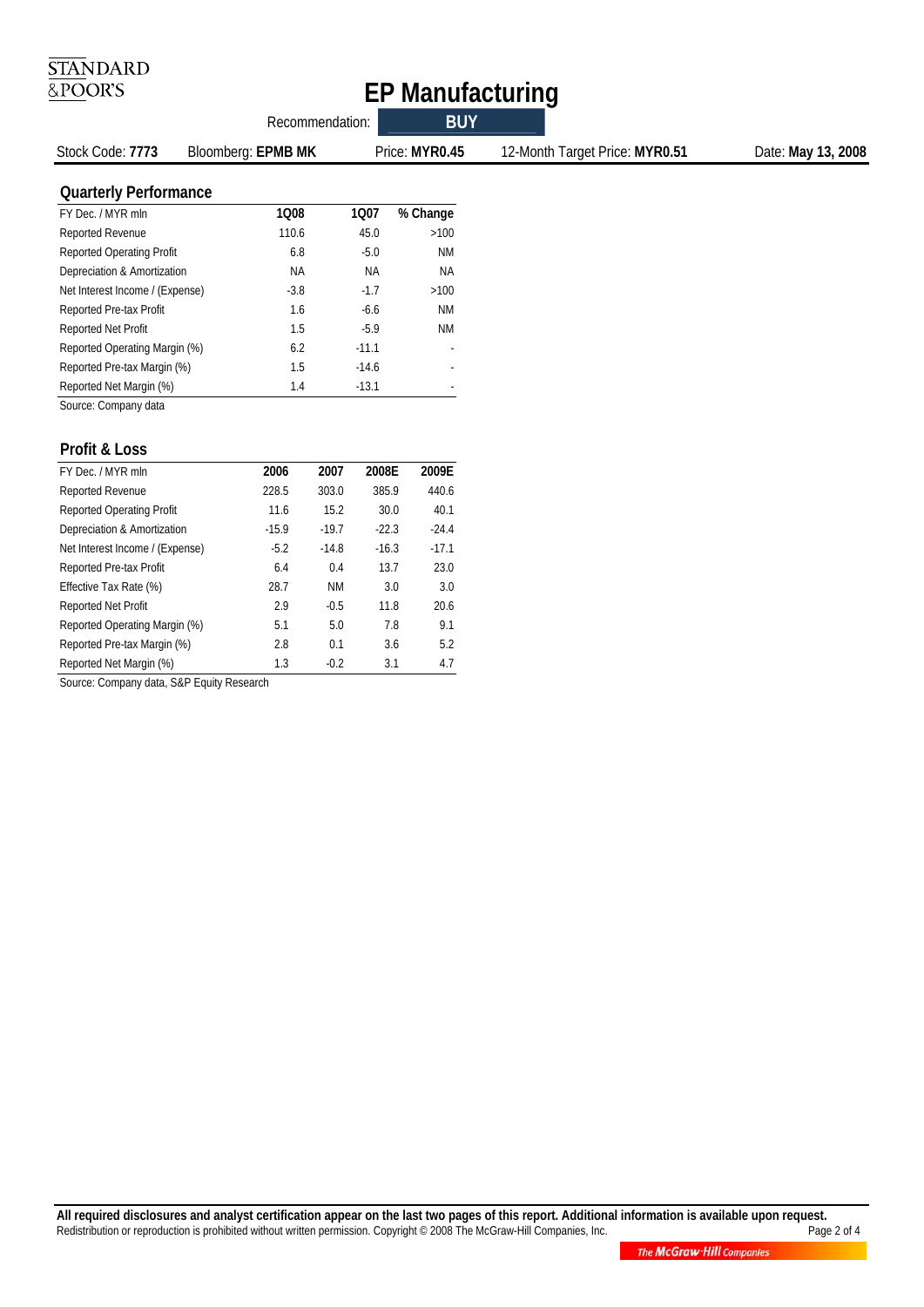#### **Standard & Poor's Equity Research Services**

Standard & Poor's Equity Research Services U.S. includes Standard & Poor's Investment Advisory Services LLC; Standard & Poor's Equity Research Services Europe includes Standard & Poor's LLC- London and Standard & Poor's AB (Sweden); Standard & Poor's Equity Research Services Asia includes Standard & Poor's LLC's offices in Hong Kong, Singapore and Tokyo, Standard & Poor's Malaysia Sdn Bhd, and Standard & Poor's Information Services (Australia) Pty Ltd.

#### **Glossary**

**Strong Buy:** Total return is expected to outperform the total return of the KLCI or KL Emas Index respectively, by a wide margin over the coming 12 months, with shares rising in price on an absolute basis.

**Buy:** Total return is expected to outperform the total return of the KLCI or KL Emas Index respectively, over the coming 12 months, with shares rising in price on an absolute basis.

**Hold:** Total return is expected to closely approximate the total return of the KLCI or KL Emas Index respectively, over the coming 12 months with shares generally rising in price on an absolute basis.

**Sell:** Total return is expected to underperform the total return of the KLCI or KL Emas Index respectively, over the coming 12 months and share price is not anticipated to show a gain.

**Strong Sell:** Total return is expected to underperform the total return of the KLCI or KL Emas Index respectively, over the coming 12 months by a wide margin, with shares falling in price on an absolute basis.

**S&P 12 Month Target Price** – The S&P equity analyst's projection of the market price a given security will command 12 months hence, based on a combination of intrinsic, relative, and private market valuation metrics.

**Shariah-compliant stock -** As defined by the Shariah Advisory Council of Malaysia's Securities Commission

#### **Required Disclosures**

**All of the views expressed in this research report accurately reflect the research analyst's personal views regarding any and all of the subject securities or issuers. No part of analyst compensation was, is, or will be, directly or indirectly, related to the specific recommendations or views expressed in this research report.** 

**Additional information is available upon request.** 

#### **Other Disclosures**

This report has been prepared and issued by Standard & Poor's and/or one of its affiliates. In the United States, research reports are prepared by Standard & Poor's Investment Advisory Services LLC ("SPIAS"). In the United States, research reports are issued by Standard & Poor's ("S&P"), in the United Kingdom by Standard & Poor's LLC ("S&P LLC"), which is authorized and regulated by the Financial Services Authority; in Hong Kong by Standard & Poor's LLC which is regulated by the Hong Kong Securities Futures Commission, in Singapore by Standard & Poor's LLC, which is regulated by the Monetary Authority of Singapore; in Japan by Standard & Poor's LLC, which is regulated by the Kanto Financial Bureau; in Sweden by Standard & Poor's AB ("S&P AB"), in Malaysia by Standard & Poor's Malaysia Sdn Bhd ("S&PM") which is regulated by the Securities Commission, in Australia by Standard & Poor's Information Services (Australia) Pty Ltd ("SPIS") which is regulated by the Australian Securities & Investments Commission and in Korea by SPIAS, which is also registered in Korea as a crossborder investment advisory company.

The research and analytical services performed by SPIAS, S&P LLC, S&P AB, S&PM, SPIS and SPIAS LLC (Korea) are each conducted separately from any other analytical activity of Standard & Poor's.

A reference to a particular investment or security by Standard & Poor's and/or one of its affiliates is not a recommendation to buy, sell, or hold such investment or security, nor is it considered to be investment advice.

Standard & Poor's and its affiliates provide a wide range of services to, or relating to, many organizations, including issuers of securities, investment advisers, brokerdealers, investment banks, other financial institutions and financial intermediaries, and accordingly may receive fees or other economic benefits from those organizations, including organizations whose securities or services they may recommend, rate, include in model portfolios, evaluate or otherwise address.

#### **CMDF-Bursa Research Scheme ("CBRS")**

This report has been prepared by S&PM for purposes of CBRS administered by Bursa Malaysia Berhad, independent from any influence from CBRS or the subject company. S&P will receive total compensation of RM15,000 each year for each company covered by it under CBRS. For more information about CBRS, please visit Bursa Malaysia's website at: http://www.bursamalaysia.com/website/bm/

#### **Disclaimers**

This material is based upon information that we consider to be reliable, but neither S&P nor its affiliates warrant its completeness, accuracy or adequacy and it should not be relied upon as such. With respect to reports issued by S&P LLC-Japan and in the case of inconsistencies between the English and Japanese version of a report, the English version prevails. Neither S&P LLC nor S&P guarantees the accuracy of the translation. Assumptions, opinions and estimates constitute our judgment as of the date of this material and are subject to change without notice. Neither S&P nor its affiliates are responsible for any errors or omissions or for results obtained from the use of this information. Past performance is not necessarily indicative of future results.

This material is not intended as an offer or solicitation for the purchase or sale of any security or other financial instrument. Securities, financial instruments or strategies mentioned herein may not be suitable for all investors. Any opinions expressed herein are given in good faith, are subject to change without notice, and are only correct as of the stated date of their issue. Prices, values, or income from any securities or investments mentioned in this report may fall against the interests of the investor and the investor may get back less than the amount invested. Where an investment is described as being likely to yield income, please note that the amount of income that the investor will receive from such an investment may fluctuate. Where an investment or security is denominated in a different currency to the investor's currency of reference, changes in rates of exchange may have an adverse effect on the value, price or income of or from that investment to the investor. The information contained in this report does not constitute advice on the tax consequences of making any particular investment decision. This material is not intended for any specific investor and does not take into account your particular investment objectives, financial situations or needs and is not intended as a recommendation of particular securities, financial instruments or strategies to you. Before acting on any recommendation in this material, you should consider whether it is suitable for your particular circumstances and, if necessary, seek professional advice.

For residents of the U.K. This report is only directed at and should only be relied on by persons outside of the United Kingdom or persons who are inside the United Kingdom and who have professional experience in matters relating to investments or who are high net worth persons, as defined in Article 19(5) or Article 49(2) (a) to (d) of the Financial Services and Markets Act 2000 (Financial Promotion) Order 2005, respectively.

For residents of Malaysia. All queries in relation to this report should be referred to Alexander Chia, Desmond Ch'ng or Ching Wah Tam.